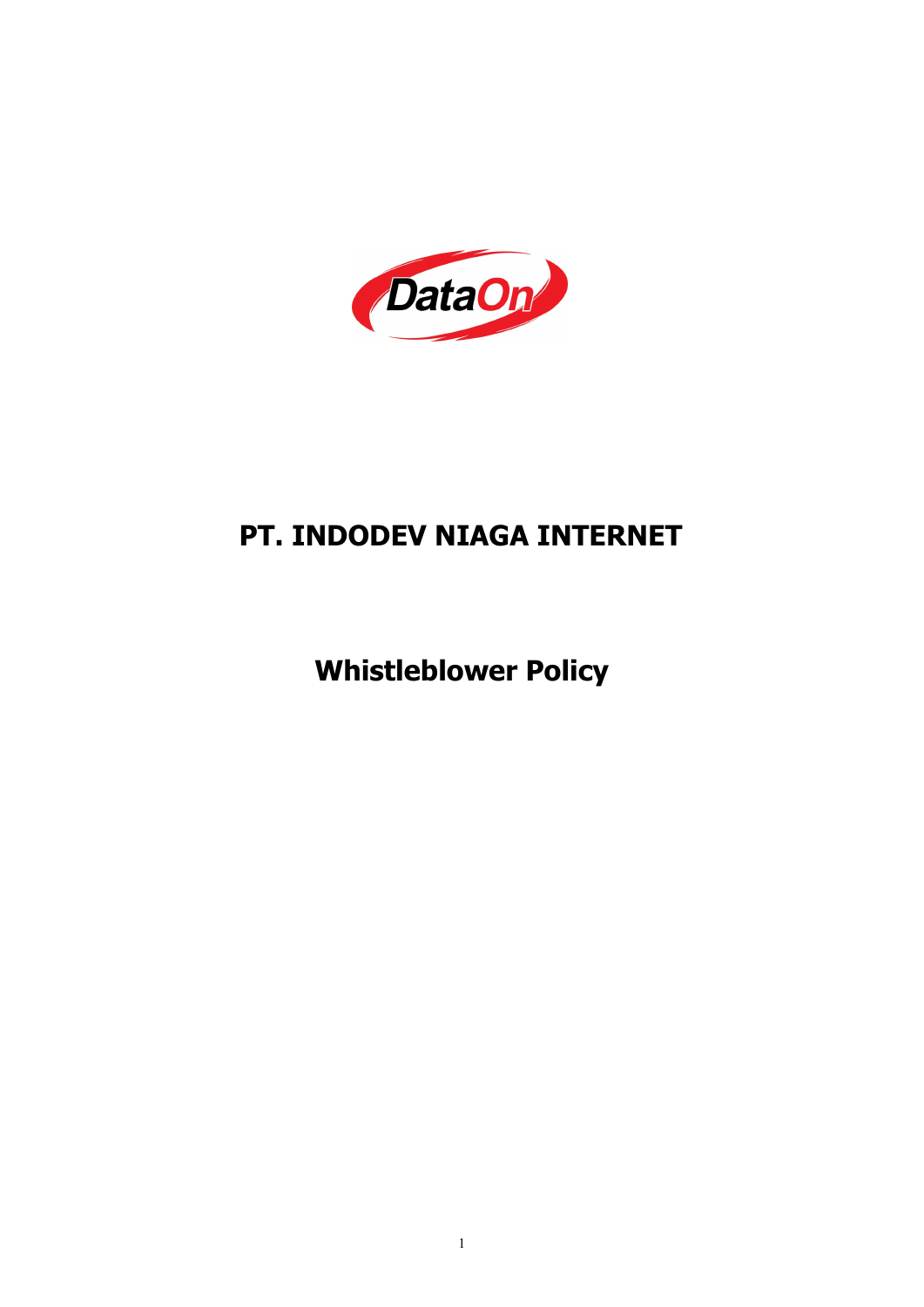

| PT<br>Indodev<br>Internet<br>PT<br>Indodev<br>Internet<br>Niaga<br>Niaga<br>(the<br>("Perusahaan")<br>berkomitmen<br>untuk<br>"Company")<br>committed<br>is<br>to<br>implementing and improving the quality of<br>menerapkan dan meningkatkan kualitas<br>penerapan Good Corporate Governance<br>the implementation of Good Corporate<br>(GCG) di lingkungan perusahaan kepada<br>Governance (GCG) within the company for<br>perusahaan<br>company's personnel in a sustainable<br>setiap<br>personel<br>secara<br>berkelanjutan dan sesuai dengan kebijakan<br>manner and in accordance with applicable<br>dan peraturan perundang-undangan yang<br>policies and laws and regulations.<br>berlaku.<br>Kebijakan ini didukung oleh manajemen<br><b>This</b><br>policy<br>is<br>supported<br>the<br>by<br>management of the Company by taking<br>Perusahaan<br>dengan<br>memperhatikan<br>kepentingan dari pemangku kepentingan<br>into account the interests of stakeholders<br>(stakeholder) berdasarkan asas kewajaran<br>based on the principles of fairness and<br>equality in order to achieve the purposes of<br>dan kesetaraan supaya tercapainya tujuan<br>daripada Kebijakan Whistleblower ini.<br>this Whistleblower Policy.<br><b>Tujuan</b><br><b>Purpose</b><br>Whistleblower<br>This Whistleblower Policy aims to provide<br>Kebijakan<br>ini<br>bertujuan<br>procedures that allow whistleblowers to<br>untuk<br>menyediakan<br>prosedur<br>yang<br>report Company's employee for an alleged<br>memungkinkan<br>Pihak<br>Pelapor<br>untuk<br>violation of law that occurred within the<br>melaporkan suatu dugaan pelanggaran<br>hukum oleh karyawan Perusahaan yang<br>company or outside the company.<br>terjadi di lingkungan perusahaan atau di<br>luar perusahaan.<br>Kebijakan Whistleblower ini menganut<br>This Whistleblower Policy adheres to the<br>principle of confidentiality in maintaining<br>prinsip<br>kerahasiaan<br>dalam<br>menjaga<br>informas sepanjang diperkenankan oleh<br>information to the extent permitted by law<br>hukum, sehingga identitas pelapor dapat<br>so that the identity of the whistleblower<br>dirahasiakan.<br>can be kept as confidential.<br><b>Ruang Lingkup</b><br><b>Scope</b><br>Ruang lingkup ini mencakup:<br>This scope includes:<br>Pihak Pelapor<br>A Whistleblower<br>1.<br>1.<br>Channel Pelaporan<br>2.<br>2.<br>Whistleblowing Channel<br>3.<br>Tindakan Pelanggaran Yang<br>3.<br>Acts of Reported Violations | <b>Umum</b> | <b>Objective</b> |
|-------------------------------------------------------------------------------------------------------------------------------------------------------------------------------------------------------------------------------------------------------------------------------------------------------------------------------------------------------------------------------------------------------------------------------------------------------------------------------------------------------------------------------------------------------------------------------------------------------------------------------------------------------------------------------------------------------------------------------------------------------------------------------------------------------------------------------------------------------------------------------------------------------------------------------------------------------------------------------------------------------------------------------------------------------------------------------------------------------------------------------------------------------------------------------------------------------------------------------------------------------------------------------------------------------------------------------------------------------------------------------------------------------------------------------------------------------------------------------------------------------------------------------------------------------------------------------------------------------------------------------------------------------------------------------------------------------------------------------------------------------------------------------------------------------------------------------------------------------------------------------------------------------------------------------------------------------------------------------------------------------------------------------------------------------------------------------------------------------------------------------------------------------------------------------------------------------------------------------------------------------------------------------------------------------------------------------------------------------------------------------------------------------------------------------------------------------------------------------------------|-------------|------------------|
|                                                                                                                                                                                                                                                                                                                                                                                                                                                                                                                                                                                                                                                                                                                                                                                                                                                                                                                                                                                                                                                                                                                                                                                                                                                                                                                                                                                                                                                                                                                                                                                                                                                                                                                                                                                                                                                                                                                                                                                                                                                                                                                                                                                                                                                                                                                                                                                                                                                                                           |             |                  |
|                                                                                                                                                                                                                                                                                                                                                                                                                                                                                                                                                                                                                                                                                                                                                                                                                                                                                                                                                                                                                                                                                                                                                                                                                                                                                                                                                                                                                                                                                                                                                                                                                                                                                                                                                                                                                                                                                                                                                                                                                                                                                                                                                                                                                                                                                                                                                                                                                                                                                           |             |                  |
|                                                                                                                                                                                                                                                                                                                                                                                                                                                                                                                                                                                                                                                                                                                                                                                                                                                                                                                                                                                                                                                                                                                                                                                                                                                                                                                                                                                                                                                                                                                                                                                                                                                                                                                                                                                                                                                                                                                                                                                                                                                                                                                                                                                                                                                                                                                                                                                                                                                                                           |             |                  |
|                                                                                                                                                                                                                                                                                                                                                                                                                                                                                                                                                                                                                                                                                                                                                                                                                                                                                                                                                                                                                                                                                                                                                                                                                                                                                                                                                                                                                                                                                                                                                                                                                                                                                                                                                                                                                                                                                                                                                                                                                                                                                                                                                                                                                                                                                                                                                                                                                                                                                           |             |                  |
|                                                                                                                                                                                                                                                                                                                                                                                                                                                                                                                                                                                                                                                                                                                                                                                                                                                                                                                                                                                                                                                                                                                                                                                                                                                                                                                                                                                                                                                                                                                                                                                                                                                                                                                                                                                                                                                                                                                                                                                                                                                                                                                                                                                                                                                                                                                                                                                                                                                                                           |             |                  |
|                                                                                                                                                                                                                                                                                                                                                                                                                                                                                                                                                                                                                                                                                                                                                                                                                                                                                                                                                                                                                                                                                                                                                                                                                                                                                                                                                                                                                                                                                                                                                                                                                                                                                                                                                                                                                                                                                                                                                                                                                                                                                                                                                                                                                                                                                                                                                                                                                                                                                           |             |                  |
|                                                                                                                                                                                                                                                                                                                                                                                                                                                                                                                                                                                                                                                                                                                                                                                                                                                                                                                                                                                                                                                                                                                                                                                                                                                                                                                                                                                                                                                                                                                                                                                                                                                                                                                                                                                                                                                                                                                                                                                                                                                                                                                                                                                                                                                                                                                                                                                                                                                                                           |             |                  |
| Informasi Laporan<br><b>Information Report</b><br>4.<br>4.<br>5.<br>Proses investigasi<br>5.<br>Investigation process<br><b>Investigation Report</b><br>6.<br>Laporan Investigasi<br>6.<br>7.<br><b>Sanctions</b><br>Sanksi<br>7.                                                                                                                                                                                                                                                                                                                                                                                                                                                                                                                                                                                                                                                                                                                                                                                                                                                                                                                                                                                                                                                                                                                                                                                                                                                                                                                                                                                                                                                                                                                                                                                                                                                                                                                                                                                                                                                                                                                                                                                                                                                                                                                                                                                                                                                         | Dilaporkan  |                  |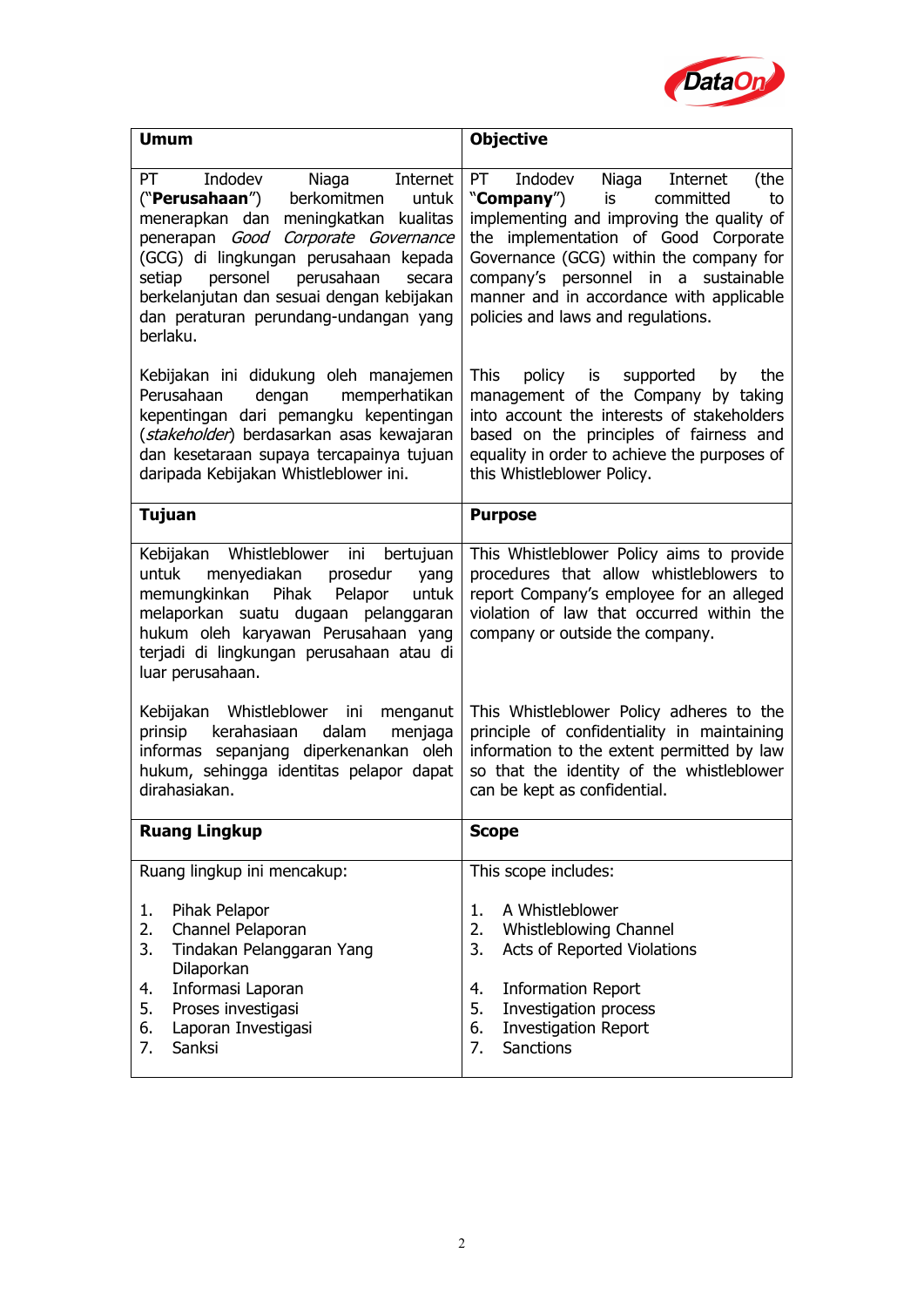

| Prosedur Kebijakan Whistleblower                                                                                                                                                                                                                                               | <b>Whistleblower Policy Procedure</b>                                                                                                                                                                                                                           |
|--------------------------------------------------------------------------------------------------------------------------------------------------------------------------------------------------------------------------------------------------------------------------------|-----------------------------------------------------------------------------------------------------------------------------------------------------------------------------------------------------------------------------------------------------------------|
| 1. Pihak Pelapor                                                                                                                                                                                                                                                               | Whistleblower<br>1.                                                                                                                                                                                                                                             |
| Pihak pelapor adalah seseorang yang<br>melaporkan dugaan terjadinya pelanggaran<br>atau dugaan tindakan pidana berdasarkan<br>Kebijakan<br>ini.<br>Pihak Pelapor<br>dapat<br>dikategorikan menjadi 2, yaitu:                                                                   | A Whistleblower is a person who reports an<br>alleged violation or suspected criminal act<br>under this Policy. The whistleblower can be<br>categorized in 2 (two) with the following:                                                                          |
| Pihak Pelapor Internal Perusahaan,<br>a.<br>yang terdiri dari:<br>Manajemen Perusahaan<br>L.<br>Karyawan Perusahaan<br>ii.                                                                                                                                                     | The Company's Internal<br>a.<br>Whistleblower, which consists of:<br>Company Management<br>i.<br>Company Employees<br>ii.                                                                                                                                       |
| Pihak Pelapor Eksternal, yang terdiri<br>b.<br>dari:<br>Kontraktor atau Supplier<br>i.<br>Perusahaan<br>Klien atau Pelanggan Perusahaan<br>ii.<br>iii.<br>Mitra atau Distributor<br>perusahaan                                                                                 | External's Whistleblower, which<br>b.<br>consists of:<br>Company Contractor or Supplier<br>i.<br>ii.<br>Client or Customer of the<br>Company<br>Partner or Distributor of the<br>iii.<br>company                                                                |
| Pihak Pelapor dapat merahasiakan identitas<br>(Anonymity)<br>pribadinya<br>pada<br>saat<br>mengungkapkan dan melaporkan dugaan<br>atas pelanggaran ini. Perusahaan akan<br>berusaha untuk selalu menjaga identitas<br>pribadi Pihak Pelapor sesuai<br>dengan<br>kebijakan ini. | Whistleblower may undisclosed<br>A<br>its<br>identity (Anonymity) confidential when<br>disclosing and reporting allegations of this<br>The Company will<br>violation.<br>always<br>maintain the personal identity<br>of the<br>whistleblower under this policy. |
| 2. Channel Pelaporan                                                                                                                                                                                                                                                           | 2.<br><b>Reporting Channel</b>                                                                                                                                                                                                                                  |
| Pihak Pelapor dapat melakukan pelaporan<br>melalui channel di bawah ini:<br>whistleblower@dataon.com<br>Email<br>Website: dataon.com                                                                                                                                           | The Whistleblower may report on the<br>following channels:<br>Email : whistleblower@dataon.com<br>Website : dataon.com                                                                                                                                          |
| Apabila<br>Pihak Pelapor merupakan<br>Perusahaan,<br>internal<br><b>Pihak</b><br>dari<br>Pelapor juga dapat menyampaikan<br>laporan melalui fitur Whistleblower<br>sistem<br>pada<br><b>Perangkat</b><br>Lunak/Aplikasi HRIS yang digunakan<br>Perusahaan.                     | If the Whistleblower is internal to the<br>Company, the Whistleblower may also<br>submit<br>report<br>through<br>$\mathbf{a}$<br>the<br>Whistleblower system feature on the<br><b>HRIS Application/Software used by</b><br>the Company.                         |
| <b>Tindakan</b><br>3.<br>Pelanggaran<br>Yang<br><b>Dilaporkan</b>                                                                                                                                                                                                              | <b>Acts of Reported Violations</b><br>3.                                                                                                                                                                                                                        |
| Pihak Pelapor dapat melaporkan dugaan<br>pelanggaran apapun atau tindak pidana<br>apapun melalui sistem pelaporan yang                                                                                                                                                         | A Whistleblowers may submit reports for<br>any suspected violations or criminal acts<br>through the reporting system as set out in                                                                                                                              |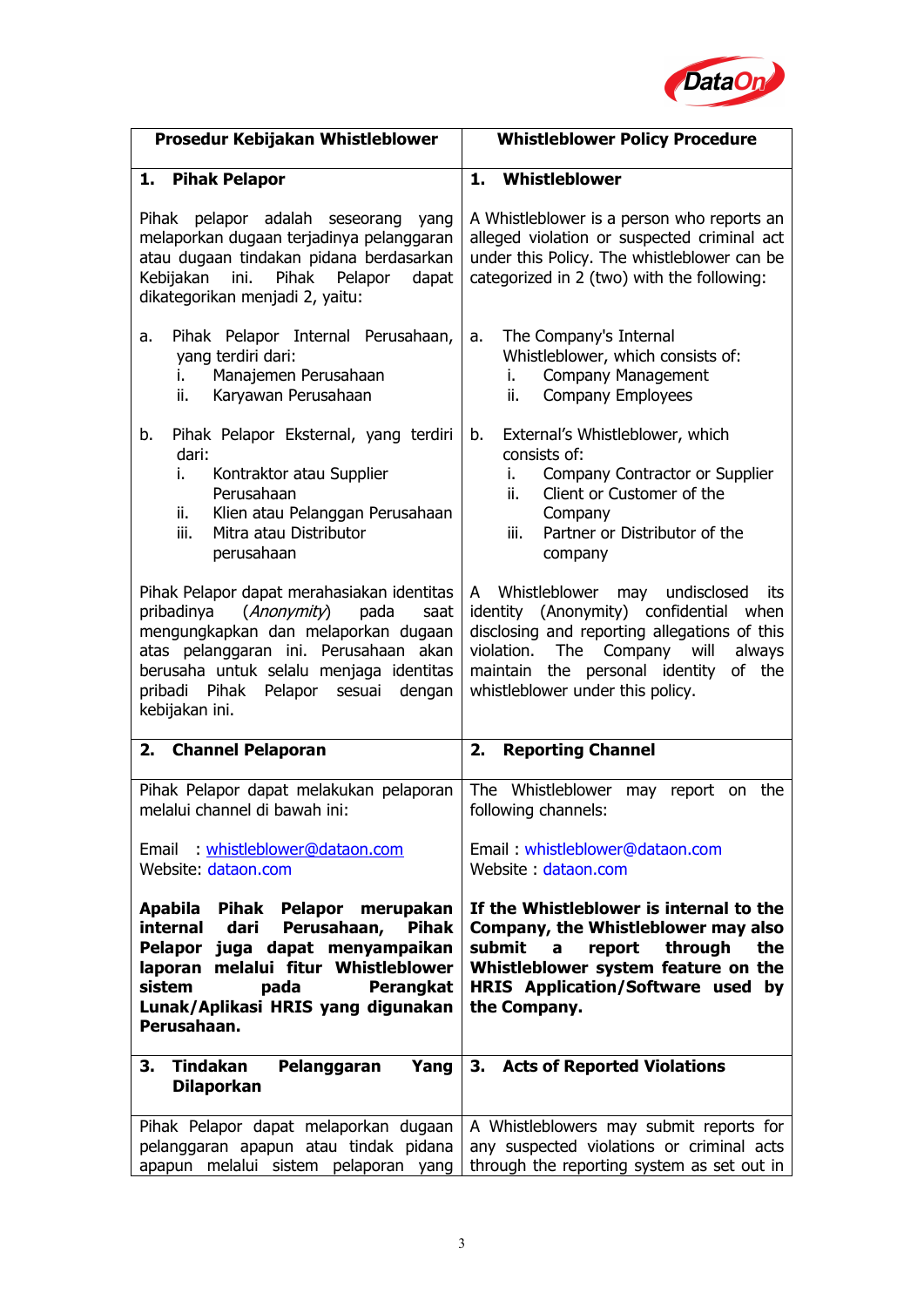

|                  | ditetapkan dalam Kebijakan ini. Contoh   this Whistleblower Policy. Examples of                |
|------------------|------------------------------------------------------------------------------------------------|
| sebagai berikut: | dugaan pelanggaran atau tindak pidana   alleged violations or criminal acts are as<br>follows: |

| No. | Pelanggaran/Tindak Pidana             | <b>Violations/ Criminal Acts</b>    |
|-----|---------------------------------------|-------------------------------------|
| 1.  | Korupsi                               | corruption                          |
| 2.  | Penyuapan                             | <b>Bribery</b>                      |
| 3.  | Pencurian                             | Theft                               |
| 4.  | Penggelapan                           | Embezzlement                        |
| 5.  | Penipuan                              | Fraud                               |
| 6.  | Benturan Kepentingan                  | Conflict of Interest                |
| 7.  | Pelanggaran Peraturan Perusahaan      | Violate of Company Regulation       |
| 8.  | Pelanggaran<br>Employee<br>Code<br>of | Violate of Employee Code of Conduct |
|     | Conduct                               |                                     |
| 9.  | DII                                   | <b>Etc</b>                          |

| 4. Informasi Pelaporan                                                                                                                                                                                                                           | 4. Reporting Information                                                                                                                                                                                              |
|--------------------------------------------------------------------------------------------------------------------------------------------------------------------------------------------------------------------------------------------------|-----------------------------------------------------------------------------------------------------------------------------------------------------------------------------------------------------------------------|
| Pihak Pelapor akan memberikan deskripsi<br>dugaan pelanggaran atau tindak pidana<br>memuat<br>informasi<br>sekurang-<br>dengan<br>kurangnya sebagai berikut:                                                                                     | Whistleblower<br>The<br>will<br>provide<br>a<br>description of the alleged violation<br>or<br>criminal act by containing at least the<br>following information:                                                       |
| Dugaan tindakan pelanggaran                                                                                                                                                                                                                      | Alleged acts of violation                                                                                                                                                                                             |
| a.                                                                                                                                                                                                                                               | a.                                                                                                                                                                                                                    |
| Dugaan pelaku                                                                                                                                                                                                                                    | b.                                                                                                                                                                                                                    |
| b.                                                                                                                                                                                                                                               | Suspected                                                                                                                                                                                                             |
| Waktu pelanggaran                                                                                                                                                                                                                                | Time of violation                                                                                                                                                                                                     |
| c.                                                                                                                                                                                                                                               | $C_{\cdot}$                                                                                                                                                                                                           |
| Tempat pelanggaran                                                                                                                                                                                                                               | Place of violation                                                                                                                                                                                                    |
| d.                                                                                                                                                                                                                                               | d.                                                                                                                                                                                                                    |
| Keterangan mengenai tindakan                                                                                                                                                                                                                     | Information regarding the act of                                                                                                                                                                                      |
| e.                                                                                                                                                                                                                                               | e.                                                                                                                                                                                                                    |
| pelanggaran                                                                                                                                                                                                                                      | violation                                                                                                                                                                                                             |
| Bukti terjadinya pelanggaran                                                                                                                                                                                                                     | Evidence of a violation                                                                                                                                                                                               |
| f.                                                                                                                                                                                                                                               | f.                                                                                                                                                                                                                    |
| informasi<br>dugaan<br>Atas<br>pelanggaran<br>tersebut, Perusahaan telah<br>menunjuk<br>Whistleblower Officer yang bertugas untuk<br>menerima, mengalisis dan menginvestigasi<br>lebih lanjut atas laporan yang aktif dari<br>channel pelaporan. | Based on the information on the alleged<br>violation, the Company has appointed a<br>Whistleblower Officer whose task is to<br>receive, analyze and further investigate<br>active reports from the reporting channel. |
| <b>Proses investigasi</b>                                                                                                                                                                                                                        | <b>Investigation Process</b>                                                                                                                                                                                          |
| 5.                                                                                                                                                                                                                                               | 5.                                                                                                                                                                                                                    |
| Whistleblower Officer bertanggung jawab                                                                                                                                                                                                          | The Whistleblower Officer is responsible for                                                                                                                                                                          |
| untuk melakukan proses investigasi atas                                                                                                                                                                                                          | conducting the investigation process on                                                                                                                                                                               |
| laporan yang aktif. Proses investigasi                                                                                                                                                                                                           | active reports. The investigation process is                                                                                                                                                                          |
| dilakukan dengan 2 metode, yaitu:                                                                                                                                                                                                                | carried out by 2 methods as follow:                                                                                                                                                                                   |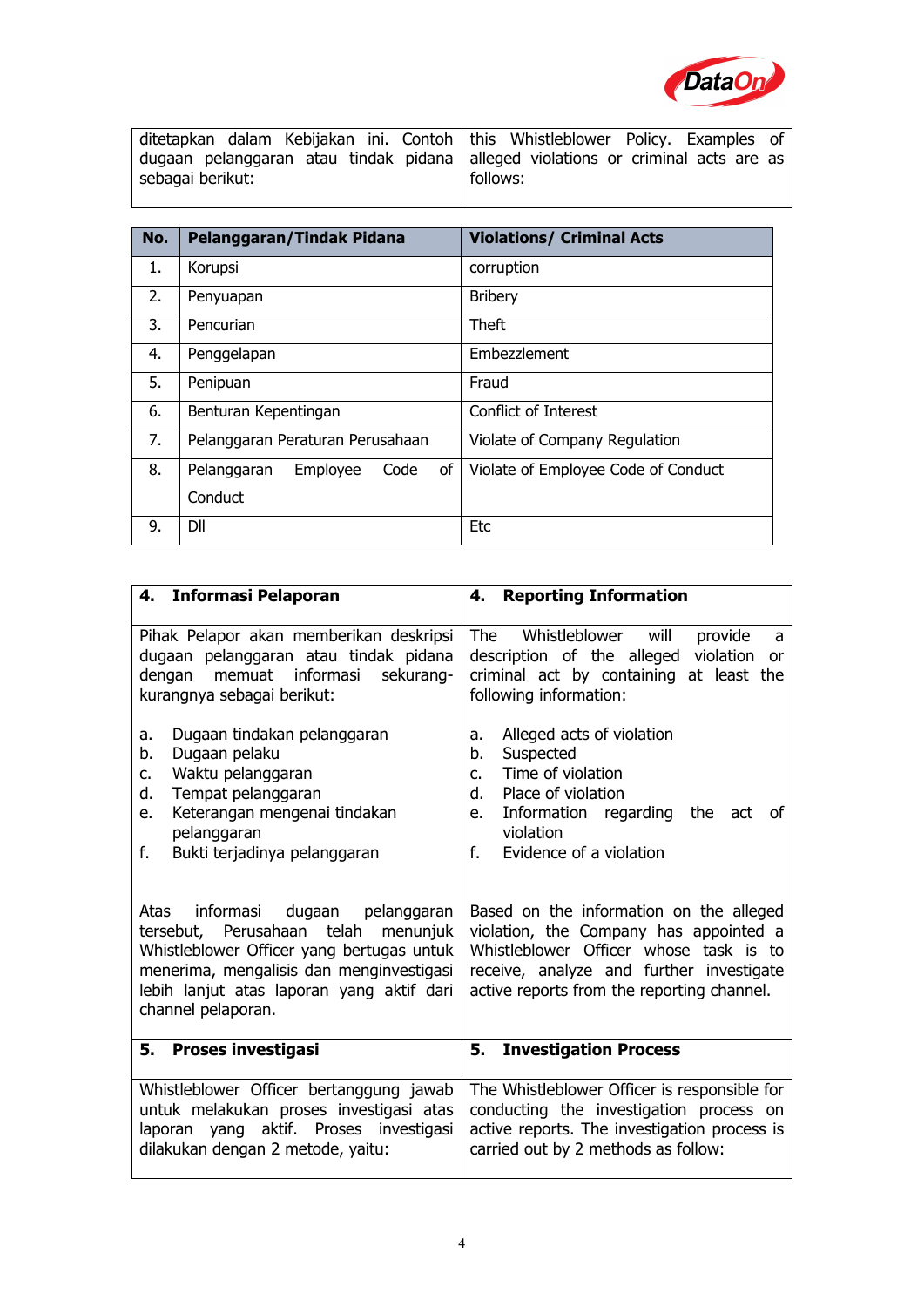

## **a. Pemeriksaaan Awal**

i. Semua laporan yang masuk akan | i.<br>dilakukan penilaian dan | pemeriksaaan awal secara komprehensif oleh Whistleblower Officer untuk menentukan apakah diperlukan pemeriksaan lanjutan dan investigasi menyeluruh.

ii. Apabila hasil pemeriksaaan awal ii. menunjukkan kurangnya bukti atau laporan tidak benar, maka laporan tidak akan diproses lebih lanjut.

iii. Apabila hasil pemeriksaan awal iii. menunjukkan adanya indikasi pelanggaran dengan bukti permulaan yang cukup, maka<br>Whistleblowe Officer akan Whistleblowe melakukan pelaporan kepada Manajemen Perusahaan untuk persetujuan pemeriksaan lebih lanjut

### **b. Pemeriksaan Lanjutan**

- i. Whistleblower Officer akan melakukan pemeriksaan menyeluruh atas adanya indikasi pelanggaran atau tindak pidana berdasarkan pemeriksaan awal.<br>Apabila dibutuhkan.
- ii. Apabila dibutuhkan, ii. If nee<br>Whistleblower Officer danat Officer Whistleblower Officer dapat melakukan komunikasi dengan mendapatkan informasi lebih dalam.
- iii. Whistleblower Officer atau tim yang ditunjuk akan melakukan memverifikasi dan membuktikan bahwasannya memang laporan yang diterima benar telah terjadi.

## **a. Preliminary Examination**

- dilakukan penilaian dan subjected to a comprehensive All incoming reports will be assessment by the Whistleblower Officer to determine whether further examination and thorough investigation are required.
	- If the results of the preliminary examination indicate a lack of evidence or the report is incorrect, the report will not be processed further.
	- If the results of the preliminary examination indicate an indication of a violation with sufficient initial evidence, the Whistleblower Officer will report to the Company's Management<br>for approval for further approval examination.

### **b. Advanced Examination**

- The Whistleblower Officer will conduct a thorough examination of any indication of a violation or criminal act based on the initial examination.
- Pihak Pelapor guna Whistleblower to obtain more in- If needed, the Whistleblower may conduct<br>n with the communication depth information.
- upaya yang wajar guna| and prove that the report| The Whistleblower Officer will make reasonable efforts to verify received has indeed occurred.

| 6. Laporan Investigasi   | <b>6. Investigation Report</b>                                                                                               |
|--------------------------|------------------------------------------------------------------------------------------------------------------------------|
| Whistleblower<br>Officer | akan   The Whistleblower Officer will inform the<br>memberitahukan kepada Pihak Pelapor Whistleblower when the investigation |
|                          | apabila proses dan hasil investigasi telah   process and results have been completed.                                        |
|                          | selesai. Namun, laporan tidak menjamin   However, the report does not guarantee                                              |